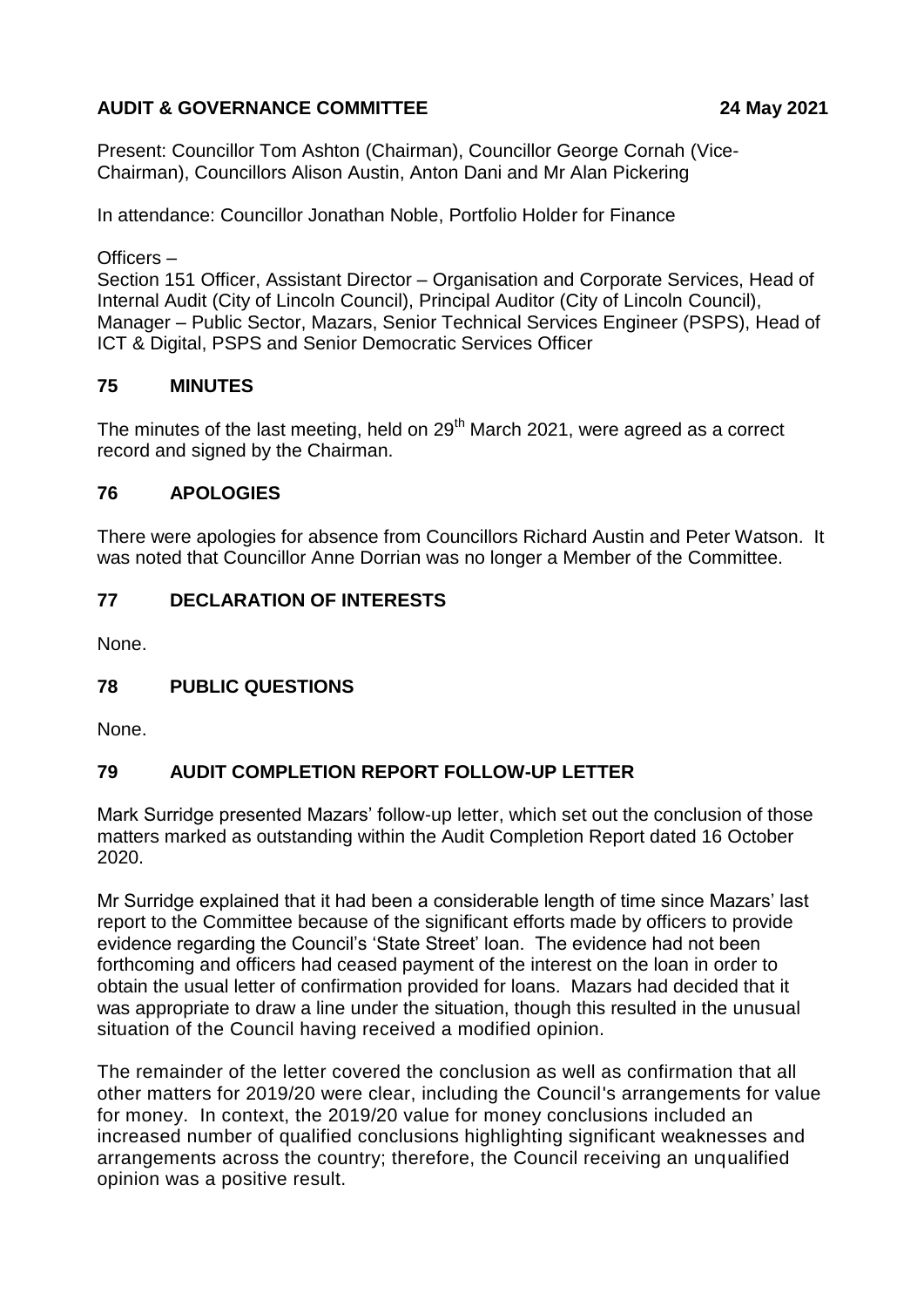In response to questions regarding withholding interest payments on the 'State Street' loan, the Section 151 Officer advised Members that interest payments would continue to be withheld until the company provided the necessary statement required. Provision had been made for the payment, which would be paid if the statement was provided. Should a position be reached in the long-term where payment had not been pursued, the money would be considered as surplus funds to the Council.

It was noted that previous officers and Chairmen had researched the details of the loan in vain, though some paperwork had been produced.

### **Action: Councillor Dani**

Pass paperwork relating to the Council's loan originally taken out with State Street to the Section 151 Officer.

The Chairman thanked Mazars for their work, welcoming the conclusion that the Council had put in place proper arrangements to secure economy, efficiency and effectiveness in its use of resources for the year and the certificate confirming the Council had been given a clean bill of health.

## **80 ANNUAL AUDIT LETTER**

Mr Surridge presented the Annual Audit Letter, which summarised the work Mazars had undertaken as the auditor for the Council for the year ended 31 March 2020.

The letter was designed to be read by a wider audience including members of the public and other external stakeholders.

The auditor's report, issued on 12 May 2021, included Mazars' opinion, except for the matters described in the Basis for Qualified Opinion section, that the financial statements:

- gave a true and fair view of the Council's financial position as at 31 March 2020 and of its expenditure and income for the year then ended; and
- had been prepared properly in accordance with the CIPFA/LASAAC Code of Practice on Local Authority Accounting in the UK 2019/20.

Mazars' opinion was that the other information in the Statement of Accounts was consistent with the audited financial statements.

The report concluded that Mazars were satisfied that in all significant respects, the Council had put in place proper arrangements to secure economy, efficiency and effectiveness in its use of resources for the year ended 31 March 2020.

A Member expressed gratitude for Mazars work in the difficult circumstances resulting from the pandemic and for the Council's satisfactory financial situation, which compared favourably with some other authorities.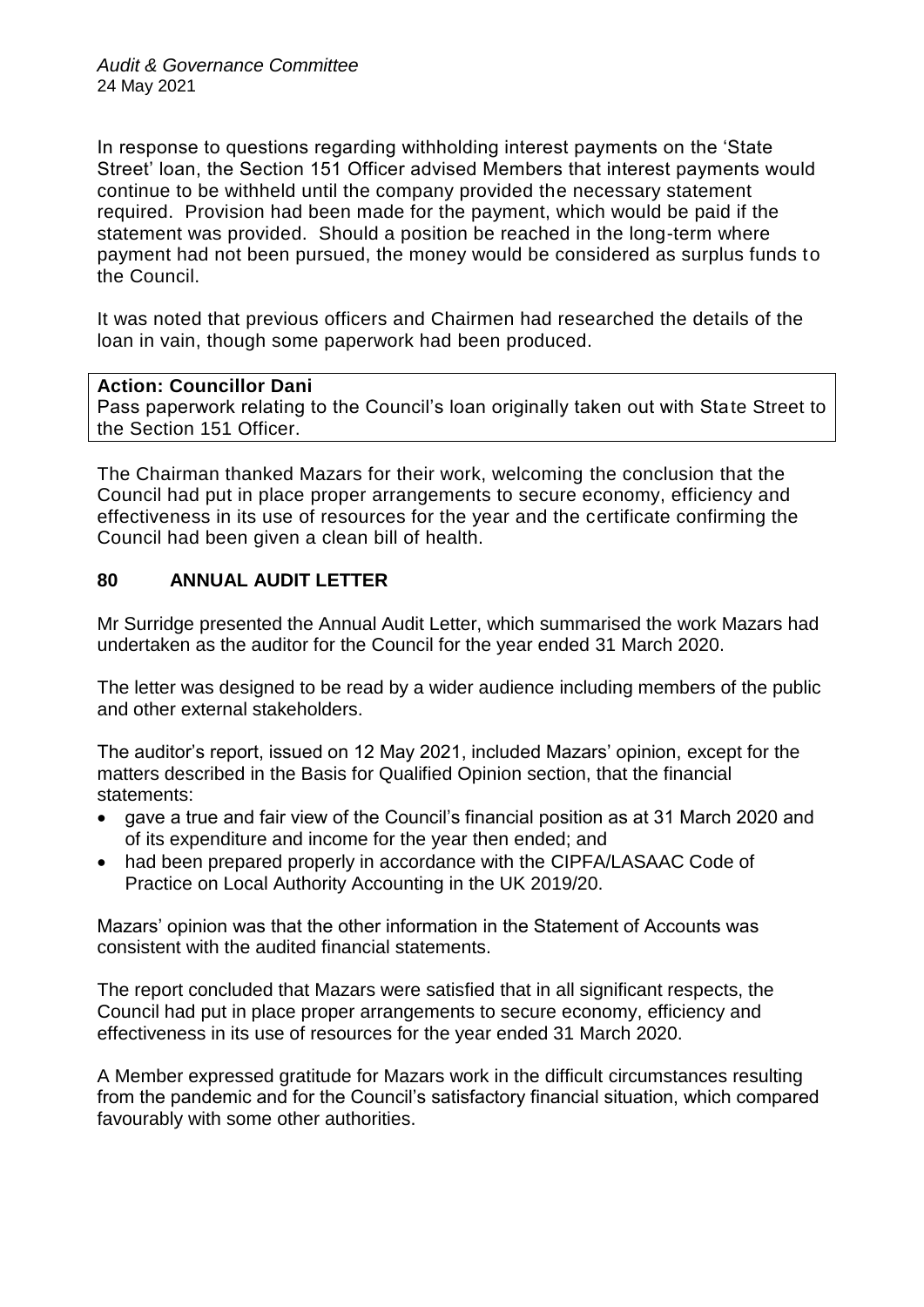# **81 INTERNAL AUDIT - PROGRESS REPORT 2021/22**

John Scott reported on progress with the work undertaken by Internal Audit in 2021/22.

As at  $31$ <sup>st</sup> March, 97% of the revised 2020/21 Audit Plan had been completed. In this period, five assurance reviews had been completed and had received the following assurance ratings:

- Council Tax Substantial
- IT Assurance Map update Limited
- Housing Benefit & Council Tax Support Substantial
- Accountancy Key Controls High
- Payroll Substantial

Two further audits were at the draft stage: *Governance* and *Risk Management & Counter Fraud*.

The IT Assurance Map update, a review against IT security best practice conducted by Internal Audit's ICT auditor, had made 4 High priority and 9 Medium priority recommendations. There were still further actions to be completed, particularly around the development of IT security policy and procedures.

The IT team at Boston had joined with PSPS and, over time, would adopt their IT governance arrangements. PSPS and its team would address and monitor the agreed actions, and provide updates to management through the Assistant Director – Organisation and Corporate Services, who oversaw the PSPS ICT Service Level Agreement, and the Audit and Governance Committee during 2021-22 as part of their implementation plan.

The report highlighted the control areas that needed improvement. However, it was found that many areas were operating in accordance with good practice. Further details were contained in Appendix 1.

An update giving the position of all recommendations as at  $31$ <sup>st</sup> March was attached at Appendix 3. The 2021/22 Audit Plan, which would start May, was shown in Appendix 4.

In response to questions, it was explained that ISO 2701 stood for International Standard for Information Security.

A Member queried whether the Council had not taken action where needed with respect to IT because it was moving over to PSPS.

Mr Scott confirmed there had been some delay in completing some previous actions and some remained outstanding. However, it was hoped that the transition to PSPS and the capacity available within PSPS would ensure that those areas were addressed quickly. This would be monitored and regular updates would be reported to the Committee, as requested by the Chairman.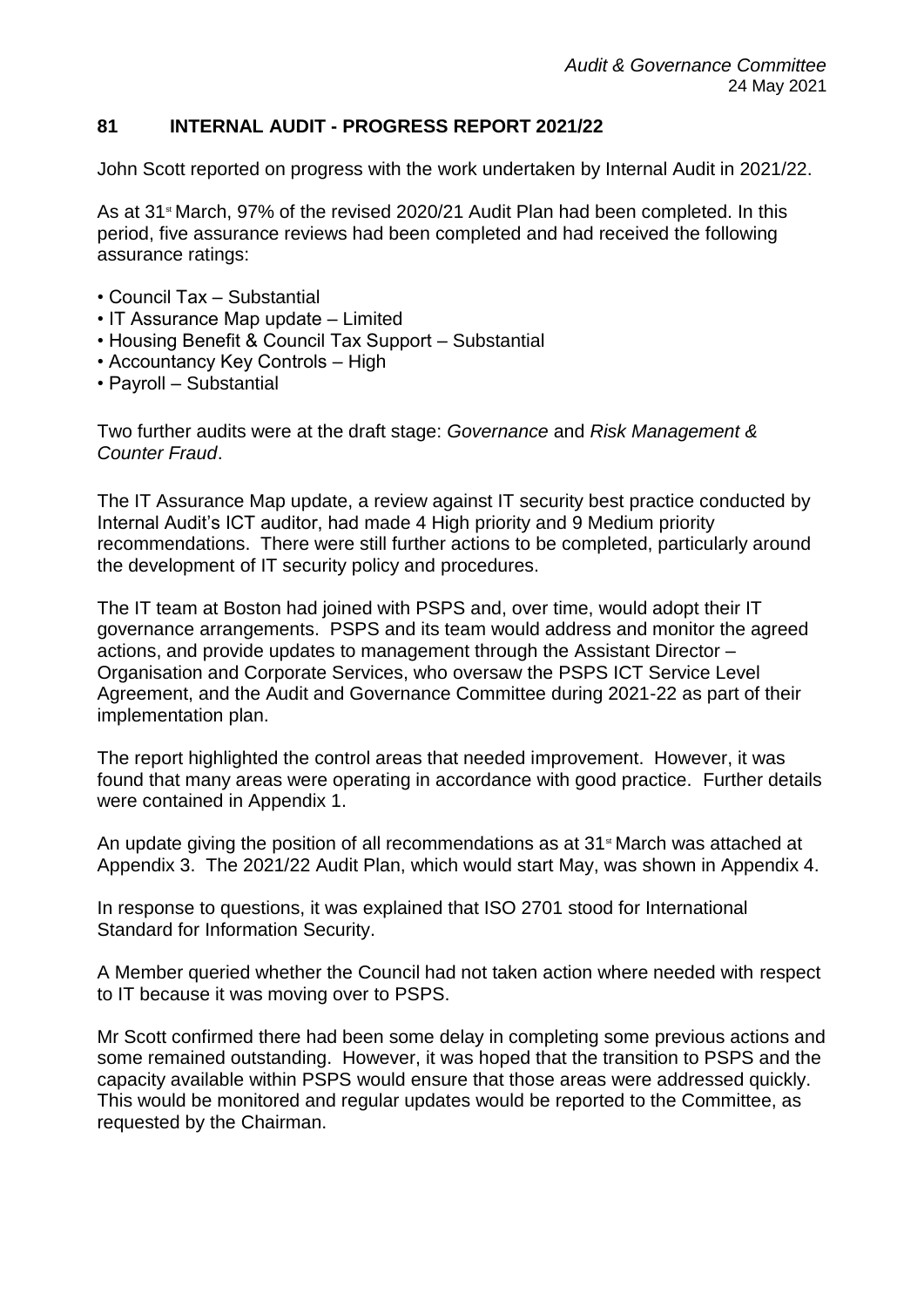#### *Audit & Governance Committee* 24 May 2021

A Member was concerned the transition couldleave the Council open to risk of cyber hacking etc. and felt it would be essential to keep the Committee up to date on a regular and timely basis.

The Assistant Director – Organisation and Corporate Services recognised the number of outstanding recommendations from the audit and assured the Committee that the move to PSPS would provide the ICT service with much greater capacity and expressed confident that the service was addressing them in as short a timescale as possible.

The Chairman commended the move to PSPS and felt reassured that many issues with be resolved and that the Committee would receive regular updates on progress.

Other Members agreed. It was remarked that although some should perhaps have been resolved sooner, this was certainly not a criticism of the Council's IT staff, who were an excellent team, but did not have the capacity to deal with all the current demands, particularly security.

In response to a question about ensuring council tax payments were up to date as EU nationals left the country as a result of Brexit, the Section 151 Officer explained that council tax was a tax on the property, not the individual, which minimized the risk to some extent. There were processes in place to make sure that people paid their council tax up the time of leaving. It was not anticipated that a large number would leave at the end of June. However, the comments would be fed back to the manager for her view.

## **Action: AS**

Contact the Housing Benefit and Council tax Manager for her view on the effect of the resettlement of EU nationals on arrears of council tax.

The report was noted and the progress reported was commended.

# **82 RISK REPORT QUARTER 3 2020/21**

The Assistant Director – Organisation and Corporate Services presented a report, which set out an update on risks as at the end of Quarter 3 of 2020/2021 (April to December 2020) to provide assurance to the Committee that corporate governance arrangements were in place and functioning effectively.

The corporate management team reviewed strategic risks in Quarter 1, particularly with regard to the impact of Covid-19 and the Strategic Alliance with East Lindsey District Council, and in Quarter 2, in light of the change in management structure. They would be reviewed again in the light of the new Corporate Plan in Quarter 4.

The report summarised the strategic risks with full details set out in Appendix A. The two high strategic risks remained as Housing and Budget. There had been no change to the strategic risk scores in Quarter 3.

For 2021/22, the IT & Transformation Manager would be working towards having a single risk management approach across the Alliance, with strategic and operational risks reviewed as part of service planning.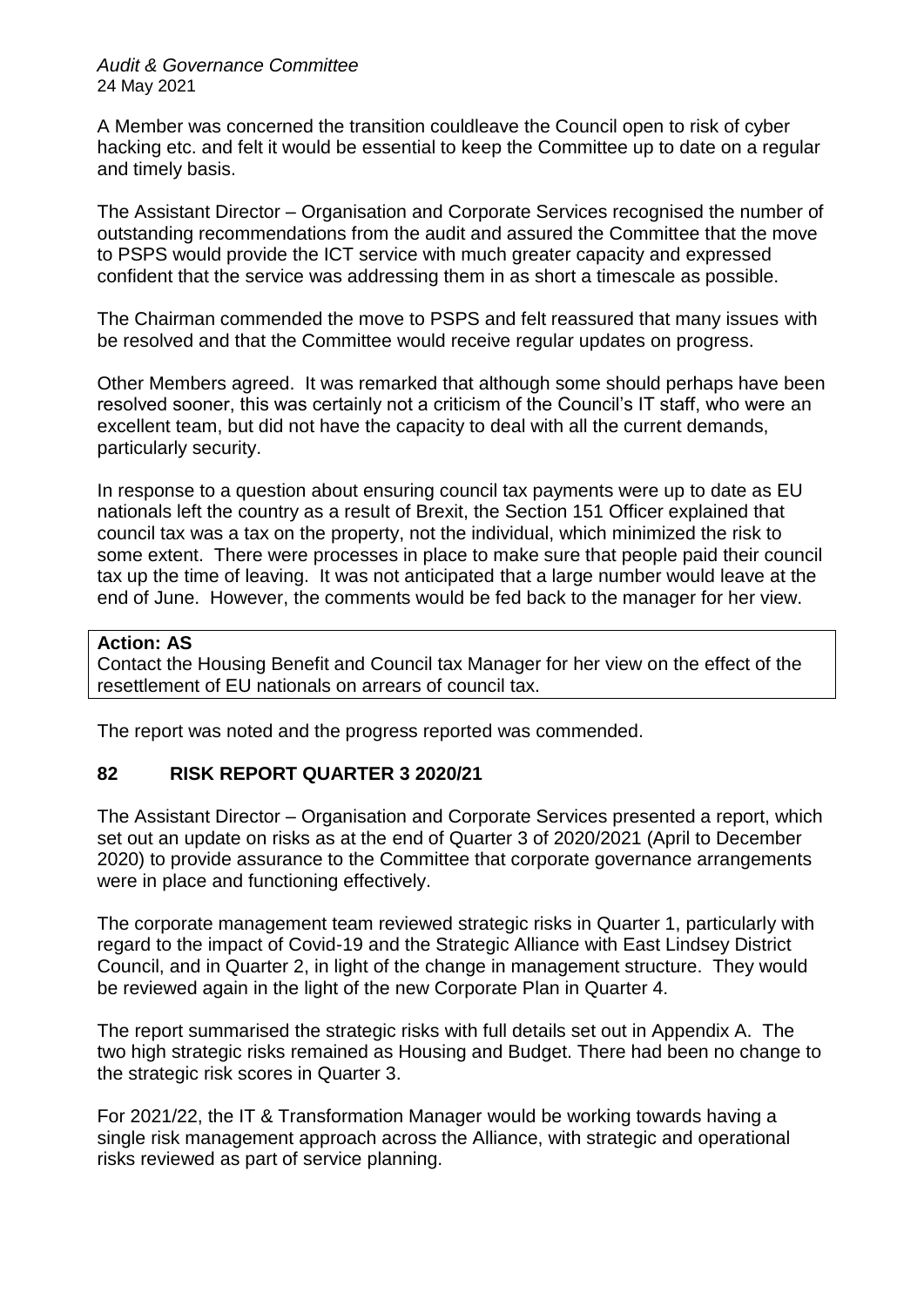Management of strategic and operational risks continued in accordance with the Risk Management Framework.

It was remarked that running a single approach across the alliance appeared a sensible way forward and would present another opportunity to retain the areas of best practice from both authorities

### **Action: SR**

Advise Members whether potential changes to planning legislation would have a positive or negative effect on the Housing risk.

The report was noted.

## **83 INTERNAL AUDIT ANNUAL REPORT 2020/21**

John Scott presented the Internal Audit Annual Report for the Council for 2020/21.

The report presented a summary of the audit work undertaken over the past year. In particular, it included an opinion on the overall adequacy of and effectiveness of the governance framework and internal control system and the extent to which the Council relied on it; and information on how the plan had been discharged and the overall outcomes of the work undertaken.

The internal audit plan had been reduced by 25% due to the impact of COVID and the new Strategic Alliance and this reduction had been agreed with the Section 151 Officer.

From the work undertaken, Internal Audit found that, despite the significant pressures caused by Covid and the new Alliance, governance risk and control had not been significantly affected. Internal Audit had not been asked to provide any direct (nonaudit) support relating to Covid. There were some access issues, but generally, across the whole plan, this was not significant.

Despite the reduction in the audit plan and other factors impacting the Council Internal Audit had obtained sufficient assurance across all aspects of the opinion and were therefore able to issue an audit opinion. Taking all information into account as set out in the report, the governance framework, risk management and financial control were all assessed as green, performing well. The internal control environment was assessed as Amber, performing adequately, mainly due to the ICT improvement areas outlined in the

progress report. Overall, the assessment was green, performing well.

In response to questions, it was reported that 100% of questionnaires issued were returned from between 8-10 managers who rated the Internal Audit service as excellent.

#### **Action: JS**

Email Members with the list of audits deferred due to the 25% reduction of the 2020/21 audit plan, as reported in November 2020.

The Chairman commented that the information was very reassuring and the Committee noted the report.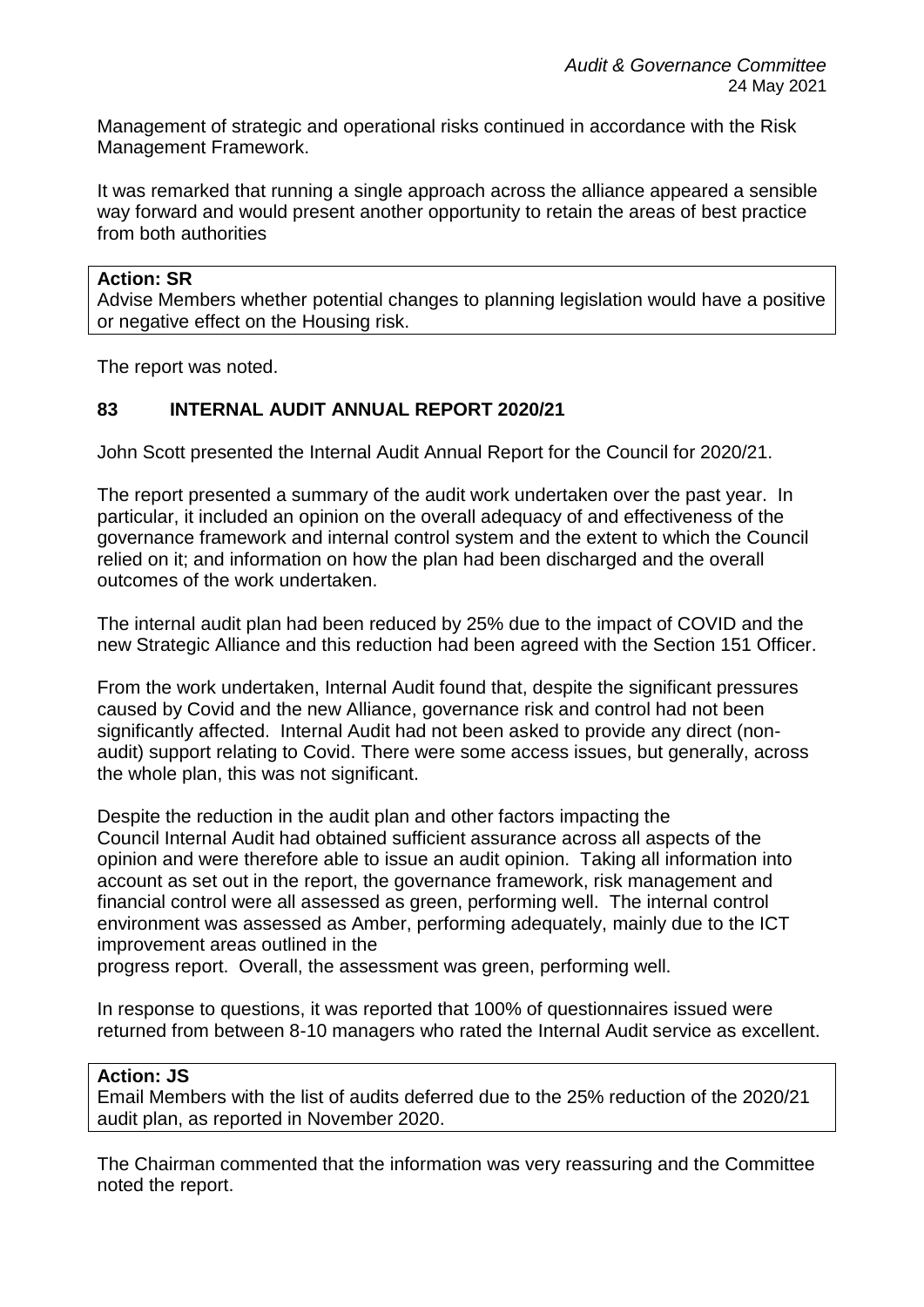# **84 TRANSFER OF INTERNAL AUDIT SERVICE**

The Committee received a report by the Section 151 Officer, regarding a proposal to transfer the internal audit function to Lincolnshire County Council.

The Council's internal audit function was currently undertaken through Lincoln City Council. Transferring the function to Lincolnshire County Council (LCC) would provide a greater level of resilience and consistency in approach across the Strategic Alliance.

Officers recommended that the Committee send this recommendation to Cabinet to effect the transfer.

Whilst there were no specific issues highlighted with the current service provision, there was an increasing need for specialist audit capacity specifically around areas such as fraud and ICT, and with a relatively small team, it was difficult to develop the required range of expertise.

More generally, a shared approach would allow the following benefits to be secured:

- Streamlined service with single set of personnel for both Councils within the Alliance and PSPS
- Combining all oversight work for both Councils into one principal officer thereby merging liaison meetings, management team and committee attendance and reports
- Combined audit reviews providing assurance across the Alliance that would potentially reduce the number of days on each audit as there would be one audit report and closure process rather than two
- Shared intelligence and highlighting of inconsistent practices.
- A reduced day rate allowing annual savings of around £3,000.
- Reduced impact on PSPS as not having two sets of auditors reviewing the same systems.
- Access to other expertise from the Assurance Lincs offer (Risk, Fraud, Health and Safety and Audit specialisms)
- Increased resilience provided by a larger team to mitigate against sickness, loss of key staff etc.

The provisional date for the transfer of the internal audit service, subject to necessary approvals and agreed contractual terms, was 1<sup>st</sup> July 2021. Whilst it was not currently proposed to make any changes to the level of audit days, this would be reviewed during the year as the risk environment changed and efficiencies could be achieved.

The Section 151 Officer stressed that the proposal purely concerned realigning the internal audit function between the two authorities under one manager to achieve a greater degree of consistency and resilience built into the service. The small budget saving was incidental and the proposal did not involve PSPS. The Portfolio Holder for Finance had considered the proposal and was satisfied with this approach.